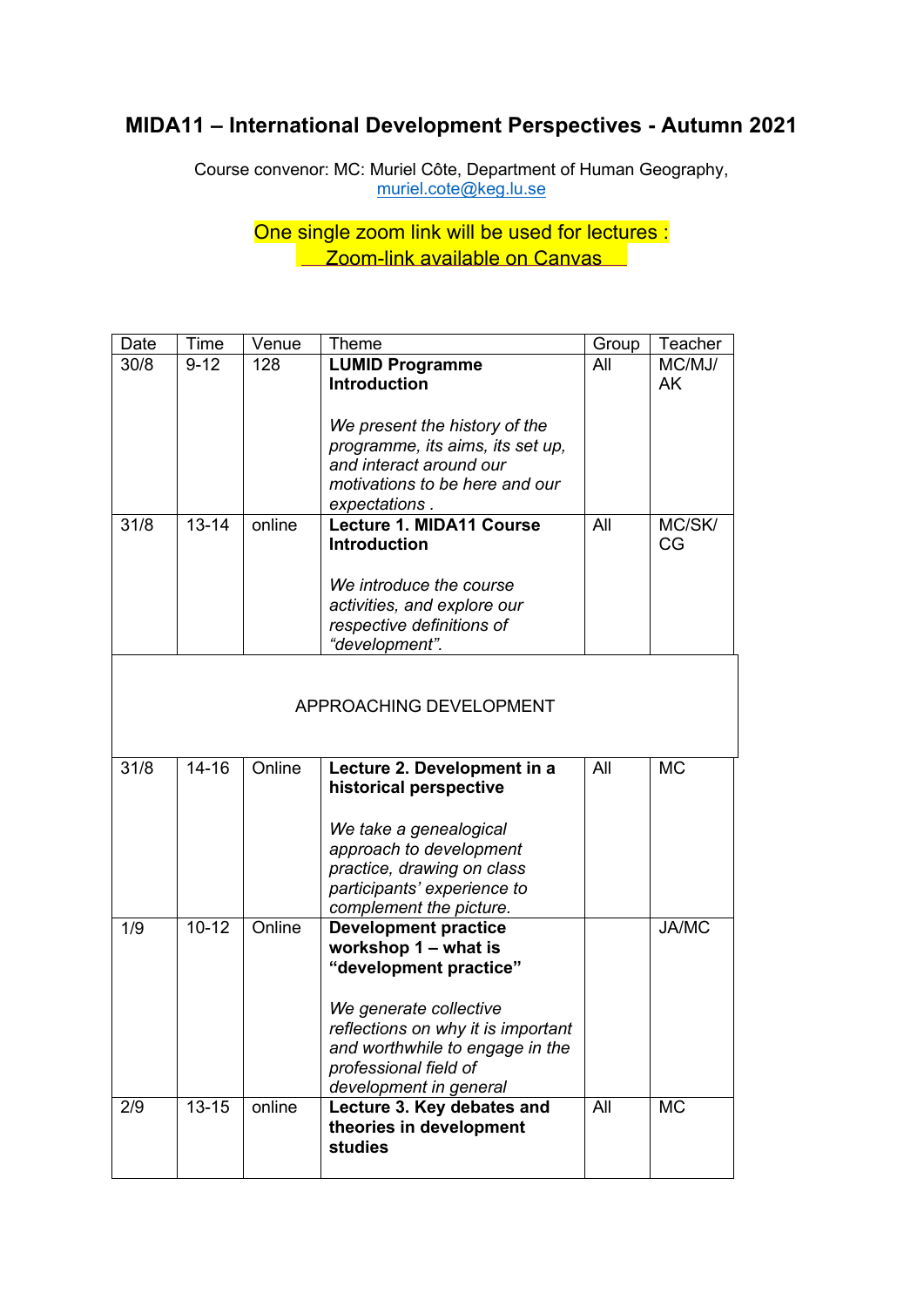|      |           |        | We examine the most enduring                               |     |           |
|------|-----------|--------|------------------------------------------------------------|-----|-----------|
|      |           |        | and emerging debates in                                    |     |           |
|      |           |        | development studies, and                                   |     |           |
|      |           |        | discuss what is "theory".                                  |     |           |
| 6/9  | $13 - 15$ | online | Lecture 4. Gender matters in                               | All | CG        |
|      |           |        |                                                            |     |           |
|      |           |        | development                                                |     |           |
|      |           |        |                                                            |     |           |
|      |           |        | We examine the history,                                    |     |           |
|      |           |        | theories and contemporary                                  |     |           |
|      |           |        |                                                            |     |           |
|      |           |        | political debates in gender and                            |     |           |
|      |           |        | development.                                               |     |           |
| 7/9  | $13 - 15$ | online | Lecture 5. Conceptualising                                 | All | <b>MC</b> |
|      |           |        | the SDGs                                                   |     |           |
|      |           |        |                                                            |     |           |
|      |           |        |                                                            |     |           |
|      |           |        | We situate the SDGs historically                           |     |           |
|      |           |        | and explore the                                            |     |           |
|      |           |        | debates/critiques they opened                              |     |           |
|      |           |        | up.                                                        |     |           |
| 8/9  | $13 - 15$ | online | Library workshop 1 - Library                               | All | EF        |
|      |           |        |                                                            |     |           |
|      |           |        | resources, academic honesty                                |     |           |
|      |           |        | and referencing                                            |     |           |
|      |           |        |                                                            |     |           |
|      |           |        | A short introduction to the                                |     |           |
|      |           |        | libraries at Lund University and                           |     |           |
|      |           |        |                                                            |     |           |
|      |           |        | the concept of academic                                    |     |           |
|      |           |        |                                                            |     |           |
|      |           |        | honesty and referencing                                    |     |           |
|      |           |        | practices.                                                 |     |           |
|      |           |        | 9/9 Submit "mock paper" on Canvas by 17:00                 |     |           |
| 10/9 | $11 - 13$ | 431    | Seminar 1                                                  | A   | $MC +$    |
|      |           |        |                                                            |     | CG        |
|      |           |        |                                                            | B   |           |
| 10/9 | $15 - 17$ | 128    | Seminar 1                                                  |     | $MC +$    |
|      |           |        |                                                            |     | CG        |
|      |           |        | <b>ECONOMIC DIMENSIONS</b>                                 |     |           |
|      |           |        |                                                            |     |           |
| 13/9 | $13 - 15$ | online | Lecture 6. Patterns of growth                              | All | <b>SK</b> |
|      |           |        |                                                            |     |           |
|      |           |        | We examine economic growth                                 |     |           |
|      |           |        |                                                            |     |           |
|      |           |        | patterns and explore why some                              |     |           |
|      |           |        | countries are rich and others are                          |     |           |
|      |           |        | unable to catch up.                                        |     |           |
|      | $13 - 15$ | online | Library workshop 2-                                        | All | EF        |
| 14/9 |           |        | <b>Information resources at LU</b>                         |     |           |
|      |           |        |                                                            |     |           |
|      |           |        |                                                            |     |           |
|      |           |        | Searching for, and using                                   |     |           |
|      |           |        | information at Lund University.                            |     |           |
| 15/9 | $13 - 15$ | online | Lecture 7. Inequality and                                  | All | <b>SK</b> |
|      |           |        |                                                            |     |           |
|      |           |        | development                                                |     |           |
|      |           |        |                                                            |     |           |
|      |           |        | We explore the relationship<br>between economic growth and |     |           |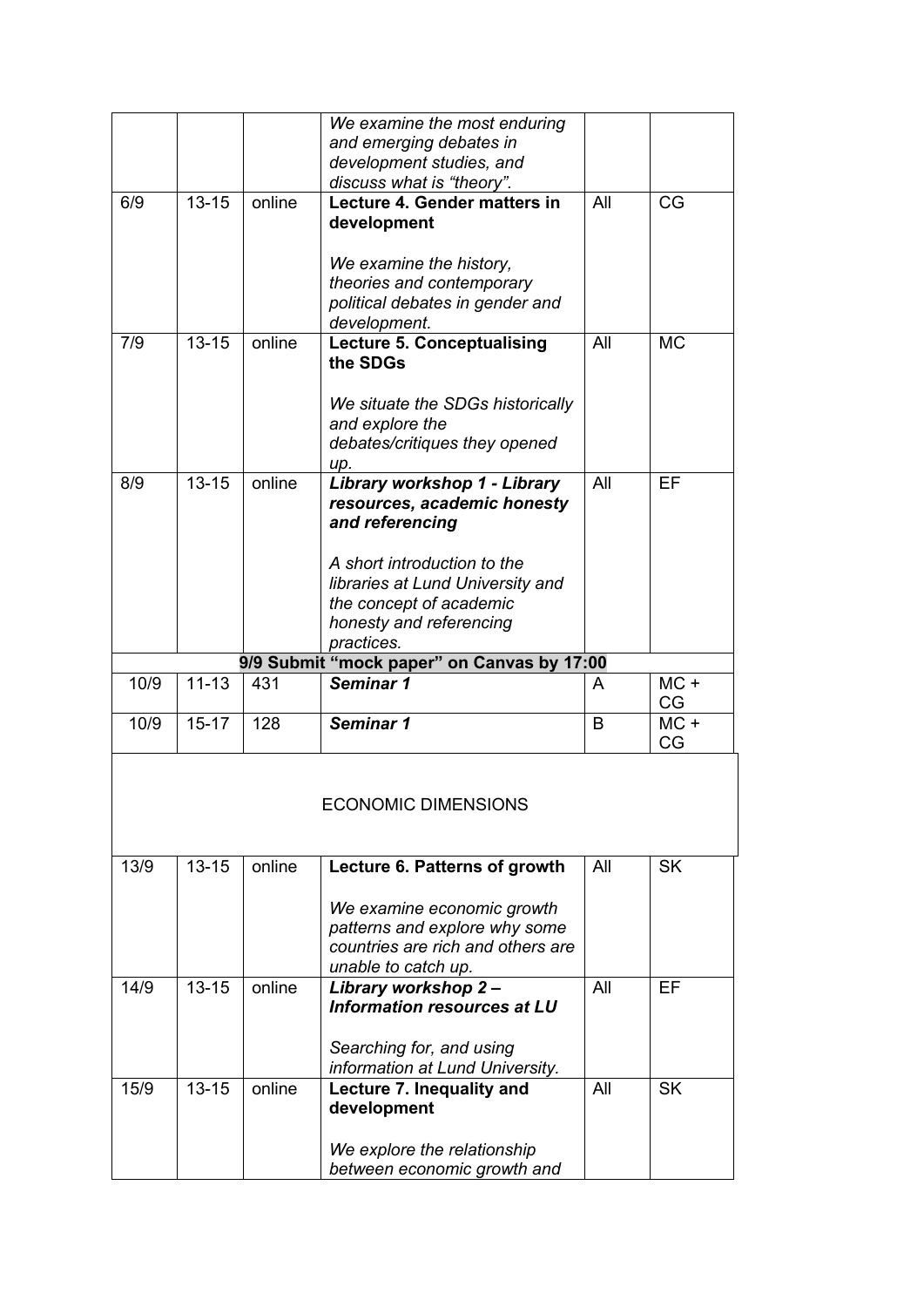|      |                      |        | inequality and consider                |     |           |
|------|----------------------|--------|----------------------------------------|-----|-----------|
|      |                      |        | conditions under which the poor        |     |           |
|      |                      |        | may benefit from economic              |     |           |
|      |                      |        | growth.                                |     |           |
| 16/9 | $13 - 15$            | online | Lecture 8. Agriculture and             | All | MJ        |
|      |                      |        | structural transformation              |     |           |
|      |                      |        |                                        |     |           |
|      |                      |        | We explore the opportunities           |     |           |
|      |                      |        | and limitations of the agricultural    |     |           |
|      |                      |        | transformation debate in               |     |           |
|      |                      |        | understanding rural change             |     |           |
|      |                      |        | dynamics.                              |     |           |
| 17/9 | $10 - 12$            | Online | <b>Guest lecture: Utilizing value</b>  | All | CB        |
|      |                      |        | chain analysis to understand           |     |           |
|      |                      |        | and address the challenges of          |     |           |
|      |                      |        | smallholder tomato farmers in          |     |           |
|      |                      |        | <b>Ghana: A case sudy of</b>           |     |           |
|      |                      |        | <b>Matsekope</b>                       |     |           |
|      |                      |        |                                        |     |           |
|      |                      |        |                                        |     |           |
| 17/9 | $13 - 15$            | online | Lecture 9. Microfinance and            | All | <b>NL</b> |
|      |                      |        | inclusion in development               |     |           |
|      |                      |        |                                        |     |           |
|      |                      |        | We examine the theory,                 |     |           |
|      |                      |        | practice, and critiques of lending     |     |           |
|      |                      |        | (and debt) for development.            |     |           |
| 21/9 | 10.15                | 128    | Seminar 2                              | A   | <b>SK</b> |
|      | $-12$                |        |                                        |     |           |
|      | 13.15                | 128    | Seminar 2                              | B   | <b>SK</b> |
|      | $-15$                |        |                                        |     |           |
|      |                      |        | 24/9 Submit paper 1 on Canvas by 17:00 |     |           |
|      |                      |        | 27/9 to 1/10 Reading week              |     |           |
|      |                      |        |                                        |     |           |
|      |                      |        |                                        |     |           |
|      |                      |        | SOCIAL DIMENSIONS                      |     |           |
|      |                      |        |                                        |     |           |
|      |                      |        |                                        |     |           |
| 4/10 | $\overline{15} - 17$ | online | Lecture 10. Demography, the            | All | <b>MC</b> |
|      |                      |        | <b>HDI and capabilities</b>            |     |           |
|      |                      |        |                                        |     |           |
|      |                      |        |                                        |     |           |
|      |                      |        | Drawing on key contemporary            |     |           |
|      |                      |        | demographic challenges, we             |     |           |
|      |                      |        | examine the significance of the        |     |           |
|      |                      |        | Human Development Index, and           |     |           |
|      |                      |        | of the capabilities approach in        |     |           |
|      |                      |        | accounting for these challenges.       |     |           |
| 5/10 | $10 - 12$            | online | Lecture 11. Rights, social             | All | <b>RR</b> |
|      |                      |        | securities and development             |     |           |
|      |                      |        |                                        |     |           |
|      |                      |        | <b>Exploring rights-based</b>          |     |           |
|      |                      |        | approaches and development             |     |           |
|      |                      |        | through feminist/queer and             |     |           |
|      |                      |        | critical perspectives, while           |     |           |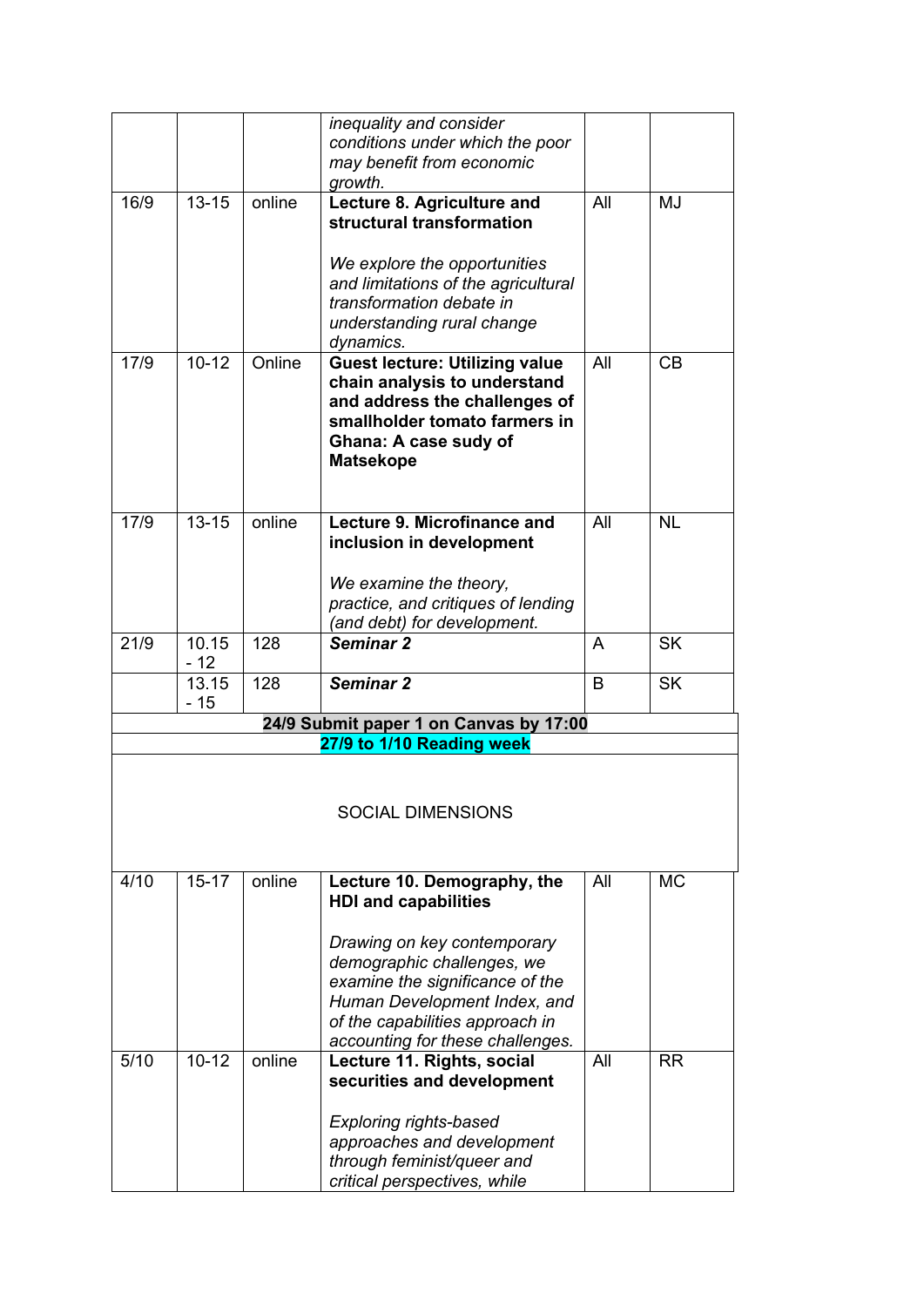|       |           |        | drawing upon qualitative                                         |     |           |
|-------|-----------|--------|------------------------------------------------------------------|-----|-----------|
| 8/10  | 10.15     | 128    | empirical research.<br>Seminar 3                                 | A   | <b>RR</b> |
|       | $-12$     |        |                                                                  |     |           |
|       | 13.15     | 128    | Seminar 3                                                        | B   | <b>RR</b> |
|       | $-15$     |        |                                                                  |     |           |
| 12/10 | $10 - 12$ | online | Lecture 12. The development                                      | All | LO        |
|       |           |        | & environment nexus                                              |     |           |
|       |           |        | We will introduce the spectrum                                   |     |           |
|       |           |        | of grand theories of environment                                 |     |           |
|       |           |        | and economic development,                                        |     |           |
|       |           |        | followed by examples of how the                                  |     |           |
|       |           |        | planet's life support systems                                    |     |           |
|       |           |        | (atmosphere, soils, ecosystems,                                  |     |           |
|       |           |        | water and the oceans) interact                                   |     |           |
| 12/10 | 13.15     | 128    | with economic activities.<br>Seminar 4                           | A   | LO        |
|       | $-15$     |        |                                                                  |     |           |
| 12/10 | 15.15     | 128    | Seminar 4                                                        | B   | LO        |
|       | $-17$     |        |                                                                  |     |           |
|       |           |        | 15/10 Submit paper 2 on Canvas by 17:00                          |     |           |
| 19/10 | $13 - 15$ | online | Lecture 13. "Good<br>governance": state, market<br>and democracy | All | <b>MC</b> |
|       |           |        |                                                                  |     |           |
|       |           |        | We examine the meaning of                                        |     |           |
|       |           |        | "good governance" in a                                           |     |           |
|       |           |        | historical perspective of the role                               |     |           |
|       |           |        | of state, market and democracy                                   |     |           |
| 21/10 | $13 - 15$ | online | in development policy.<br>Lecture 14. New development            | All | CG        |
|       |           |        | actors and alliances: power,                                     |     |           |
|       |           |        | legitimacy and accountability                                    |     |           |
|       |           |        |                                                                  |     |           |
|       |           |        | We consider the rise of new                                      |     |           |
|       |           |        | development "actors" namely<br>NGOs, non-Western donors and      |     |           |
|       |           |        | market actors, and the debates                                   |     |           |
|       |           |        | these have generated.                                            |     |           |
| 22/10 | $13 - 15$ | online | <b>Development practice</b>                                      | All | <b>JA</b> |
|       |           |        | workshop 2 – the                                                 |     |           |
|       |           |        | "development project"                                            |     |           |
|       |           |        | We reflect on the framework of                                   |     |           |
|       |           |        | the "development project" as a                                   |     |           |
|       |           |        | way to develop tools and skills                                  |     |           |
|       |           |        | for development practice, and                                    |     |           |
|       |           |        | introduce MIDM26 (Spring)                                        |     |           |